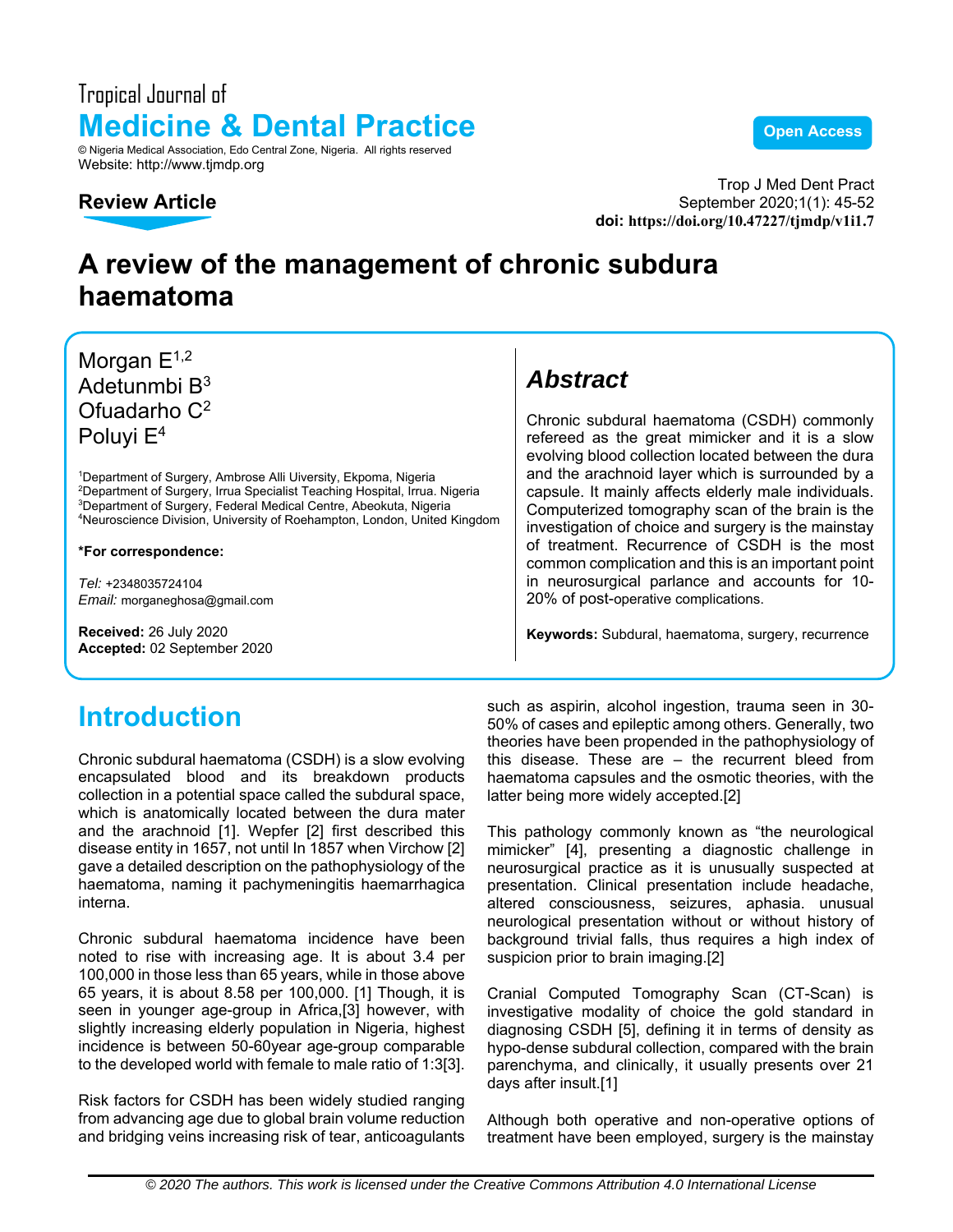of treatment thus improving neurological status and quality of life. Outcome post-operatively is good. [5,6] CSDH recurrence is an essential topic of discuss postoperatively and it is the most common complication following surgery accounting for 10- 20% of the postoperative complications [7,8]. Adeolu et al reported a value as high as 28.8%. [9]

#### **Historical perspective**

Several studies have been done as regards CSDH, Yet, full description of this entity still remains debatable. Johann Jacob Wepfer in 1657 pioneered the early description of this pathology [2,18]. Balzac in 1840 [19] in his monogram-Pierrette describes a posttraumatic chronic subdural haematoma, and the attendant operative intervention. However, this case report emanated at a time all pathology including CSDH were ascribed to be inflammatory in origin.

Virchow in 1857 [2] wrote extensively on the pathophysiology of the CSDH. He named the disease "pachymeningitis haemarrhagica interna". However, Cushing in 1925 [18] popularized the concept that "insignificant trivial trauma often forgotten by patient or from amnesia was a possible cause of CSDH" and this concept was generally accepted by the end of the twentieth century. The ancient practice of skull trephination was also noted historically [3] alluding to the fact that surgery might had been done for patients with CSDH in those periods. In the early  $20<sup>th</sup>$  century, Putnam and Cushing [18], lay more emphasis on operative treatment for CSDH as mainstay of treatment, a fact which has not changed till date. With advances in neurosurgical imaging modalities, such as the pneumoencephalography, angiography as well as advent of Brain CT scan allowed the early diagnosis of CSDH.

 Symptom evolution have also changed to headache and focal neurological deficit from mental apathy and coma in the extreme form as earlier described. Further advances in training and knowledge of neurosurgery saw a period where procedure became less invasive and minimal with less morbidity and mortality and haematoma removal still remaining the main goal of surgery. The place of closed drainage system in operative procedure has been noted to aid brain reexpansion of the brain post-operatively.

### **Epidemiology**

It is a relatively common pathology that present to the neurosurgical unit. The annual incidence is about five per 100,000 per population but higher in those above 65 years, and noticed to rise to about 58 per 100,000 per annum. However, delays in diagnosis and treatment have been noted in our environment due to paucity of neuroimaging tools and scarcity of trained neurosurgeons [10,11].

Worldwide, an increase in incidence over time have been noticed. In Helsinki, it is about 1.7 cases per 100,000 people, during mid-half of last century [12]. while, in Japan, it is about 13.1 cases per 100,000 people from 1986 to 1988 [13], but in 2005, it rose to 20.6 cases per 100,000 persons. [14] and higher in the very old groups. On those over Eighty years, who comprise 1/3<sup>rd</sup> of the population with this pathology, it is 127.1 cases/100,000 people. [15] Incidence rate in the United State of America (USA) is also increasing according to Balser et al, at 79.4/100,000 persons.[14]

The increase life expectancy in the developed world has also brought this pathology to the front burner. In the Japanese population, with a higher life expectancy compared to elsewhere, coupled with the current medical trends with patient on anticoagulant, and/or anti-platelet therapy and haemodialysis has results in the rise increase incidence in the elderly with M:F=3:1, mean age was 71.2±12.8years and total incidence of CSDH of 20.6/100,000 per year. 76.5% in the age group of 70-79 years. [15]

Report from Africa study suggest CSDH were seen in younger population with an average age of 49.66 [16] but studies by Mezue et al [17] in Enugu Nigeria shows the highest peak in the 50-60 years of age with M:F= 3:1 which is comparable to results from studies done by Hode et al [16] but noted to be on the increasing trend.

### **Aetiology/risk factors**

**Age**: The elderly patients are more susceptible to present with CSDH particularly from trivial forgotten trauma. Widespread brain volume reduction with associated increase risk of bridging vein shearing and tearing seen in aging population and younger age group who are chronic alcoholics are predisposed to having CSDH [2,20]. With advancing age, the cerebral volume reduces, with corresponding increase in the craniocerebral space from the usual 6% to 11%. This results in shearing effect of the bridging veins. The resultant increase craniocerebral space makes these veins vulnerable to trauma due to frequent intracranial content movement.[2]

**Gender**: It is widely acknowledged that males are more affected compared to females, The real reason for this have not been stated in known studies conducted.[1,3,10] It may probably be due to the increasing risk of exposure of male to trauma and oestrogen in female having protective effects on the capillaries.[21]

**Trauma**: A study by Sousa et al<sup>1</sup> in Brazil determining the origin of the CSDH in 778 patients, 497 patients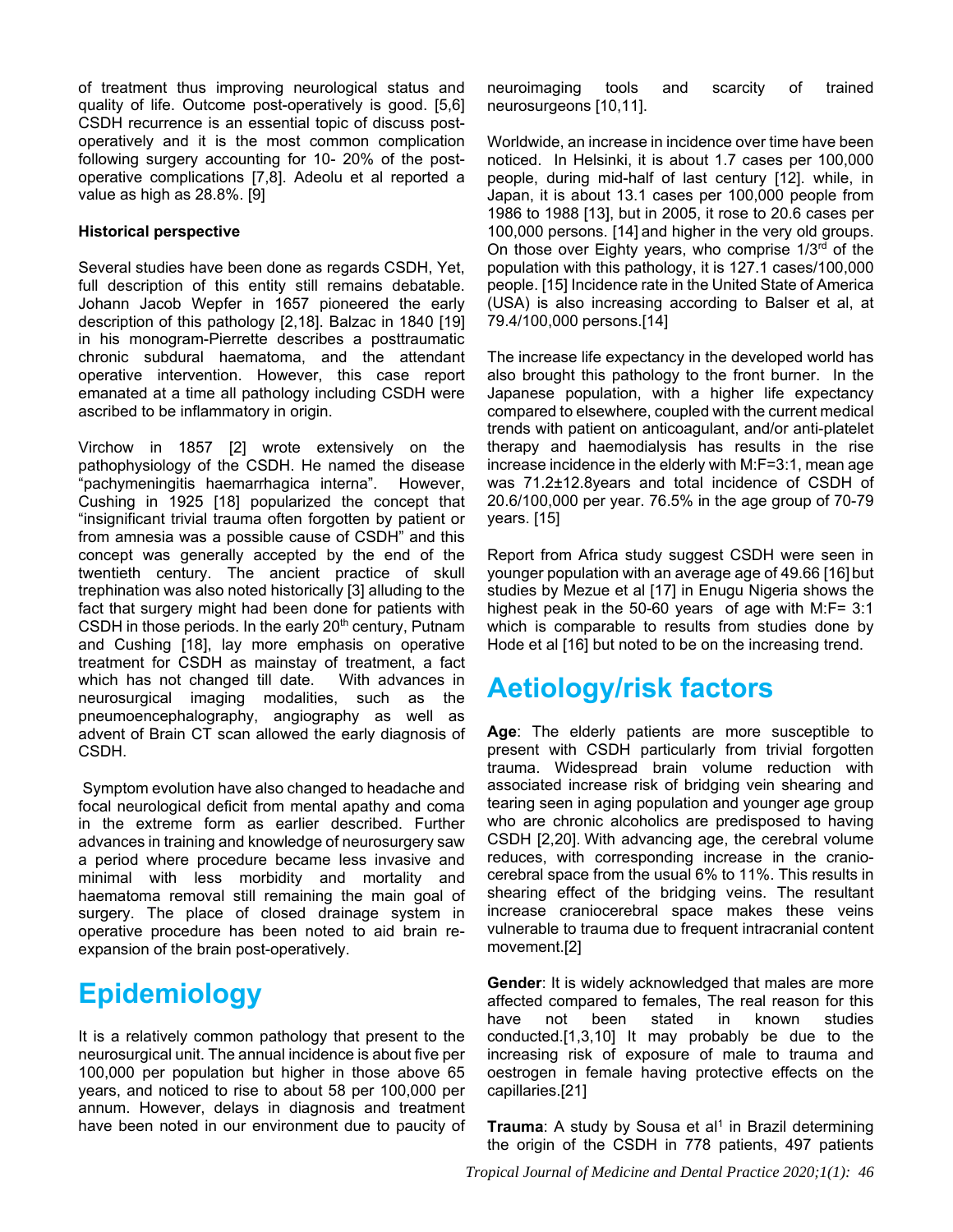(63.9%) had known trauma while origin remained unclear in 281 patients (36.1%), which is similar to results obtained by Bankole et al [10] in Lagos Nigeria where 63.5% had history of trauma. Falls was identified the commonest cause of CSDH in patients aged 65 years or older seen in 154 cases of cases.[1] This is unlike in Nigeria where motor vehicular-motorcycle accident is the most frequent origin of brain trauma.[10] this is more were more frequent in younger patients which may be most likely due to progression of previous acute subdural hematoma (ASDH) missed or managed non-operatively.

**Post Neurosurgical Procedure**: CSDH has been observed to result from neurosurgical interventions, such aneurysmal clipping surgeries,[22] superficial temporal artery to middle cerebral arterial bypass surgery such as superficial to middle cerebral artery, or surgery for arachnoid cysts,[23] placement of lumbar drain for control of raised intracranial pressure in patient with idiopathic intracranial hypertension, and for postoperative cerebrospinal fistula,[23] or over-drainage post-operatively in ventriculo-peritoneal shunting or endoscopic third ventriculostomy.[24-26] These may probably suggest that intracranial interventions that breach cerebrospinal fluid (CSF) space or results intracranial hypotension from most likely CSF fistula may result in CSDH post-operatively.[25]

Also in the elderly with brain atrophy, there is enlarged subarachnoid space and shearing of the bridging veins, with associated tearing of the arachnoid, leakage of bloody CSF into the subdural space after mild head injury or a craniospinal operation that produces over drainage of CSF from the subarachnoid space or the ventricular system can result in CSDH.[26] Diminished elastance of the brain coupled with reduced capacity for brain reexpansion also may be implicated. This is commonly seen in patients with old infarct resulting in localized cerebral atrophy, or in those with a global cerebral involution. Factors such as subdural air post-operatively could affect brain re-expansion after a craniospinal surgery and should be avoided [27].

**Spontaneous**: Chronic anticoagulation therapy have been identified to increase the chances to developing CSDH. Although, this is poorly understood, it has been opined that those without symptomatic who have microbleeds with this evolving to formation of significant CSDH.[28] Anticoagulants are routinely used in a large number of the elderly population with pre-existing comorbid condition, may lead to an increase risk of CSDH with values as high as 42.5 times.[28] and research have shown that patients on anticoagulant represent due to high chances of recurrent CSDH.[29]

# **Pathophysiology**

The anatomy of meninges is of great value, in which there exists a potential anatomical space between dura and arachnoid known as the subdural space. Subdural haematomas often result from the blood effused into this subdural space. Histologically, under high power electron microscope, the meninges were shown to revealed absent of the subdural space bur revealed the innermost border of the dura mater (the dura border layer) and the outermost border of the arachnoid (its barrier layer) which are tightly packed and attached to each other. these two membranes are tightly attached to each other.[30]

It is widely accepted that CSDH arise from the initial trauma resulting in the shearing of the bridging veins which leads to bleeding into this space. Twenty-four hours after the bleeding into the subdural space. a thin fibrin and fibroblast layer cover the outer surface of the haematoma. By the fourth day, the fibroblast proliferates and migrate resulting in the formation of haematoma membrane over the clot. However, the outer membrane enlarges steadily and the proliferating fibroblasts invade the cavity of the haematoma forming an inner membrane over a period of two weeks.[31] The proliferation of the phagocytic cells allow the haematoma liquefy. The haematoma may spontaneously resorb or gradually increase in size [31].

#### **Theories of CSDH**

Two main theories have been proposed to explain the pathophysiology of chronic subdural haematoma. These are - the osmotic theory and the recurrent bleeding from the capsule of the haematoma, though each still controversial.

**Theory of Recurrent Bleed**: The initial thought was the theory of recurrent bleeds from studies done by Friede et al[30] which was later challenged by Gardner after performing experiment in dogs using semipermeable membranes that separate CSF from the blood, He propanded an osmotic theorem: he stated that the arachnoid membrane is semipermeable and the cerebrospinal fluid is drawn into the hemorrhagic cyst by the osmotic gradient of the plasma proteins.

**Osmotic Theory**: This was based on the hypothesis that the liquefied haematoma increases the plasma protein component and the resultant oncotic pressure of the fluid in the haematoma capsule. This cause the movement of fluid from the surrounding vessels into the haematoma cavity due to osmotic pressure gradient across the semipermeable membrane [32].

The theory was further substantiated by Weir [33] who challenged the osmotic theory. He further revealed that the haematoma fluid osmolality was identical to that of blood and CSF.[33] Recurrent bleed from the capsule is the well documented and accepted theory. This capsule has been shown to have abnormal dilated vessels, often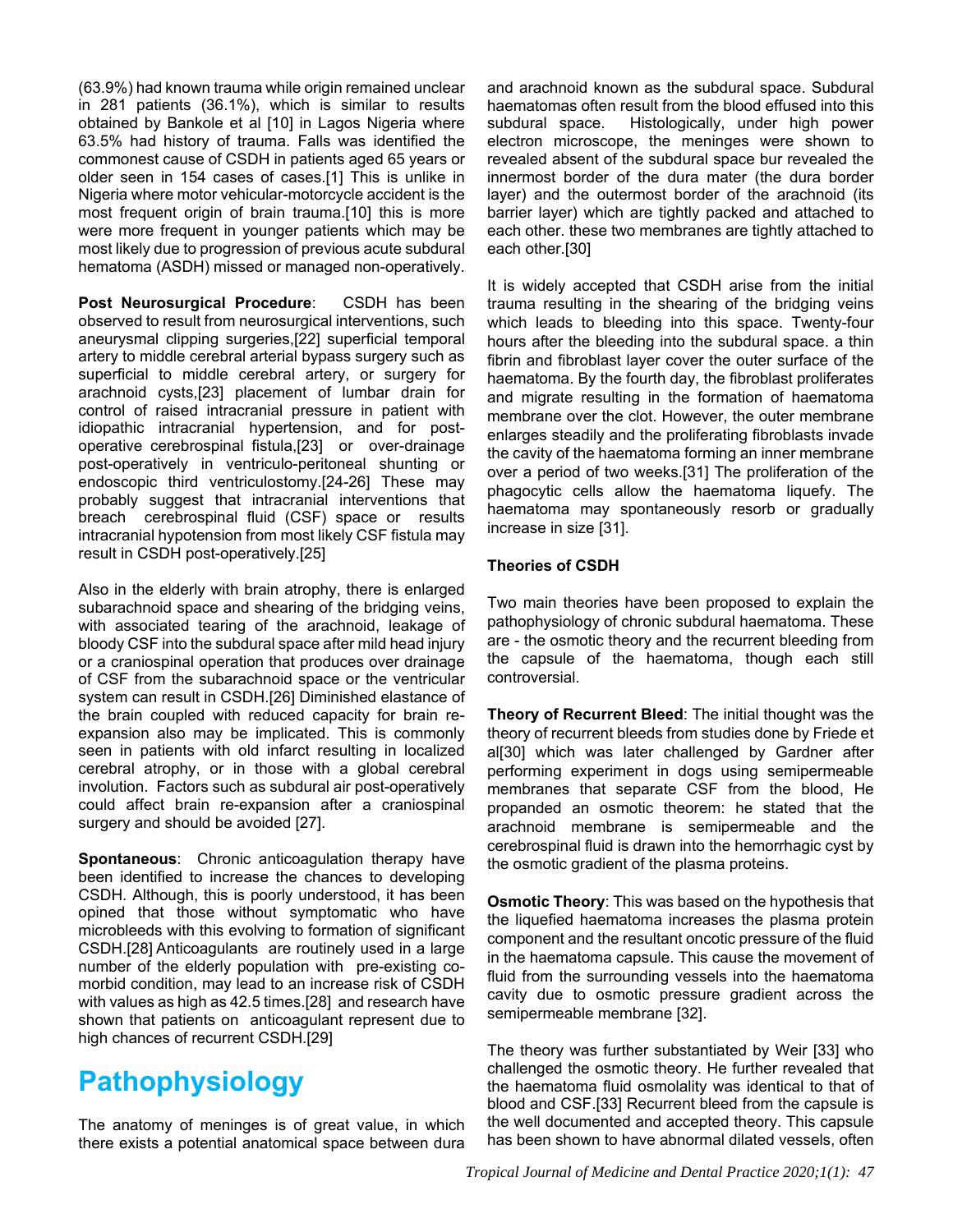refered as the origin of the haematoma.[34] Ito et al [35] study support this theory. 51Cr-labelled red cells was administered intravenously 6-24 hours by the researchers before the haematoma was evacuated by the neurosurgeon. It showed that 0.2%–28% of the haematoma was fresh blood. Studies have also shown that there is an increase assay of abnormal coagulation profile and fibrinolysis during the evolution CSDH.[36].

There may be intracranial hypertension. The reduced brain volume and absent of tamponing effect often result gradual increase in CSDH. The quality of the collection may vary between fresh clot to alters blood and watery depending on the duration and how recurrent the haematoma.

## **Classification**

Classification of CSDH can be clinical and radiological. Clinical classification is based on duration of haematoma (< 3days referred to acute, >3-21days referred to as subacute and > 21days referred to as chronic subdural haematoma) and clinical presentation which has had several classification system CSDH should be differentiated from acute subdural haematoma. Acute subdural haematomas often follows trauma in young individual with associated underlying cortical injury. Radiologically, it is based cranial computed tomography (CT) scan as CSDH is confirmed as a hypodense extraaxial crescentic collection subdural haematoma.it usually presents 21 days after trauma.[1]

Markwalder in 1981[37] classify CSDH based on findings from clinical evaluation as follows:

- Grade 0: asymptomatic
- Grade 1: alert, oriented, mild symptoms (such as headache)
- Grade 2: drowsy or disoriented, variable neurological deficits (hemiparesis)
- Grade 3: stupor but responds to stimuli, severe focal signs (hemiplegia)
- Grade 4: coma (GCS<8) without motor response to painful stimulus, flexes/extends to pain

Grades 0-2 have a favourable outcome and Grades 3 and 4 have an unfavourable outcome. This help to prognosticate and counselled appropriately.

Other scores frequently used for follow-up evaluation of CSDH patients include, the Glasgow Outcome Score [38], and the modified Rankin scale (mRS) [39].

Nakaguchi and colleagues in 2001 [40] classify the haematoma based on its internal architecture.

 Homogeneous haematoma was defined as haematoma exhibiting homogeneous high-density.

- Laminar type haematoma was defined as a subtype of the homogeneous type with a thin high-density layer along the inner membrane.
- Separated type haematoma was defined as a haematoma containing two components with different densities with a clear boundary between them; that is, a lower density component located above a higher density component.
- Trabecular type haematoma was defined as a haematoma with heterogeneous contents and a highdensity septum running between the inner and outer membrane on a low-density to isodense background.

This classification system helps to predict the rate of recurrence. As recurrence rate is less with homogenous compared to trabecular type which has the highest rate of recurrence.[8]

## **Clinical features**

CSDH more often mimic a wide variety of intracranial illnesses. It may be asymptomatic or symptomatic [4]. The clinical presentation depends on the age and condition of the patient, the site, size, and rate of growth of the haematoma [42] this presentation are nonspecific and it can he headache which is often most common symptom. Others include, seizure, focal neurological deficit and few with impaired level of consciousness. There may be background history of trivial trauma most especially in those >65 years, use of anticoagulant, chronic alcoholism [1,10,21,43,44]. The site of CSDH may modifies the presentation. Haematoma at the skull base or in the posterior cranial fossa are uncommon. the interhemispheric collection has been noted in many patients with marked weakness of the lower limbs compared to upper limbs [44] some maybe bilateral CSDH and present with bladder and bowel paresis co-existing with para-or quadriparesis mimicking cervical cord compression[44,45] Shields et al [45] opined that congestion and kinking of the superior rolandic veins compromising venous drainage and causing localised decreased cortical function may likely explained the para-quadriparesis. A positive correlation between the size of the CSDH and those with neurological symptoms was found by Aronson et al [46]. Similar relationship was seen in same study with fatality. There was also some correlation between the volume of bleeding and the percentage of fatality.

Headaches in chronic subdural haematoma have been characterized differently. It could insidious, localized or generalized, few occasions it could headache characteristic if intracranial hypertension. Mental disturbances at the onset maybe of poor alertness, followed by confusion and impaired memory which can progressively to dementia in the absence of treatment.[47] visual manifestations in patients with CSDH varies. Mitsumoto et al [48] reported anisocoria in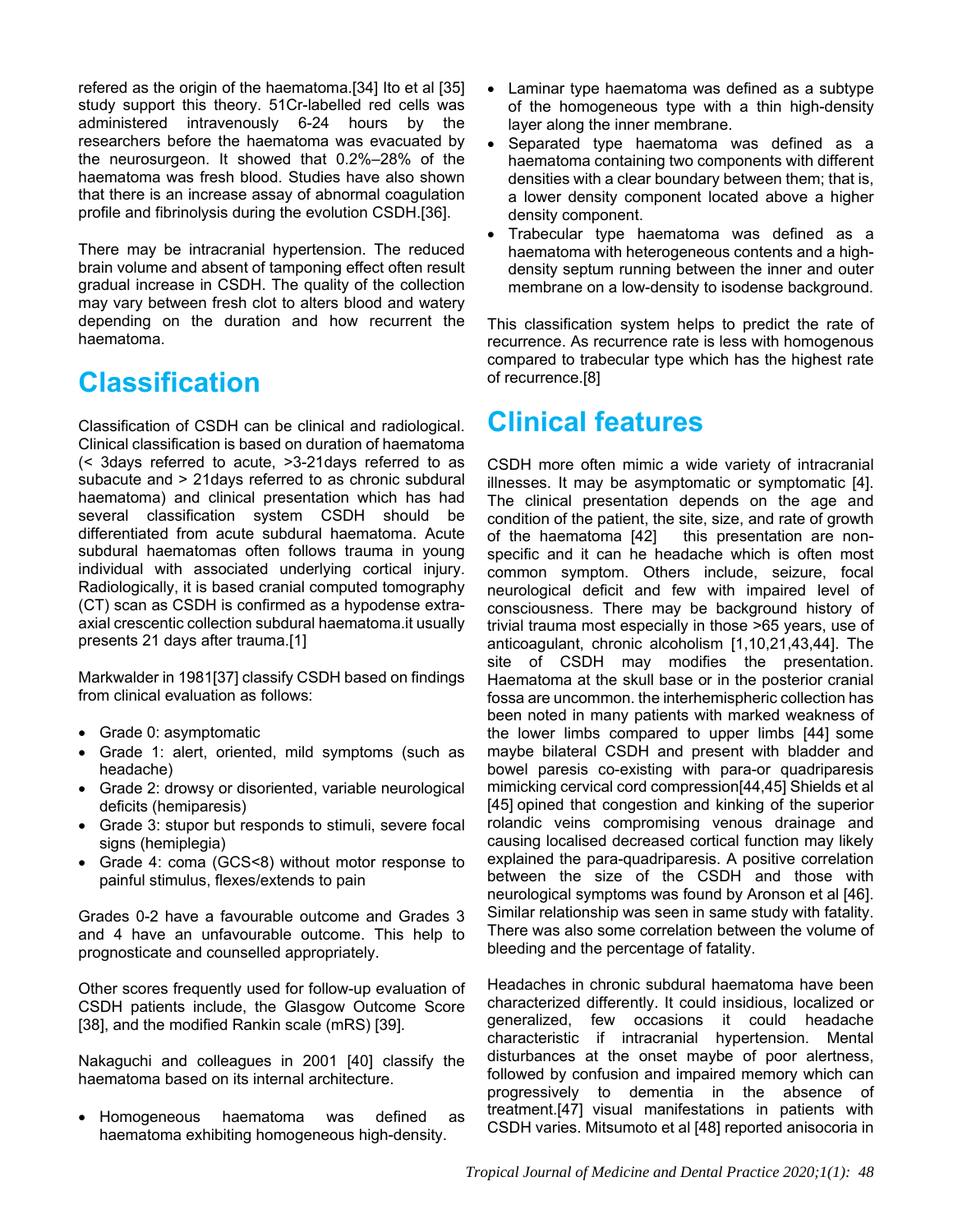24% of their cases, homonymous hemianopsia in 22%, papilloedema in 12%, lesion of the third cranial nerve in 5%, of the sixth cranial nerve in 3%, However, Brihaye's series reported ipsilateral anisocoria in two patients. These clinical manifestations, ipsilateral to the side of the haematoma, are due to the lateral compression of the midbrain resulting in the contralateral half being pressed and contused against the rigid edge of the tentorium cerebellum (Kernohan's notch phenomenon). Seizures can be generalized or focal, either before or after drainage of chronic subdural haematoma [41-43,47]

Bankole et al [10] reported clinical features similar to earlier studies, However, this distribution is different from what Ohaegbulam [44] observed in his study at Enugu Nigeria. He reported that hemiparesis/hemiplegia occurred in 85 (64.3%) cases as the most frequent complaint, impaired consciousness at the time of diagnosis in 75 (56.8%) cases while headache which occurred in 55 (41.7%) cases is the  $3<sup>rd</sup>$  most common symptom. His study, though different from others, is similar to review done by Sambasivan [21] on 670 cases of CSDH, where 29.1% of patients presented with hemiplegia which was the highest. These haematomas may be of very long duration, sometimes up to 35 years in the case reported by Debois and Lombaert [49] and this is often seen in less than 18 years of age,

### **Investigation**

Cranial Computed Tomography Scan (CT-Scan) is the investigation of choice in patient with CSDH.[5] It appears as a crescentic shaped hypodense collection in the subdural space [5,10] (Figure 1). A subacute subdural haematoma can be nearly isodense with the adjacent brain. Certain. CSDH of more than 3weeks old are typically seen as crescentic shaped hypodense subdural collection.



**Figure 1:** Brain CT scan showing a left sided extra-axial crescentic shape chronic subdural haematoma in a 68-year old who has trivial fall

Cranial magnetic resonance imaging (MRI) scan is useful to demarcate the various phases of the subdural haematoma and provides detailed information of the site, size, dimension, age and complexity of CSDH. However, due to limited availability, increased cost and acquisition often complicate it routine use.[10]

Historically, several investigative tried in the past with varying demerit and demerit. Plain skull radiograph which sometimes clearly demonstrates the CSDH, owing to the presence of calcification and/or ossification of the membranes have been used but it cannot reveal intracranial haematoma; Electroencephalogram (EEG) may occasionally indicated the hemisphere over which the haematoma is isolated, although it may be normal, especially in small volume CSDH [44]. Also used were Echography previously used which could show midline shift pointing ipsilateral hemispheric lesion which could be CSDH. Brain Scintigraphy have also been tried with afrmore accuracy compared to the former. The penultimate test before the advent of Brain CT scans is the angiography which can reveal subdural haematoma showing acute and chronic form when no computerized scanner was available. Arteriography till date still has a role44 in case of isodense bilateral subdural haematoma.

### **Treatment**

CSDH can be treated via operative and non-operative options of treatment, However, the mainstay of treatment is surgery. Surgery leads to rapid improvement of neurological symptoms. Postoperative prognosis is generally good [5,51]. Different operative options for treatment of CSDH have been devised but still remains a controversial issue with different studies for and against each. Burrhole (BH) craniostomy, twist drill craniostomy and craniotomy, with different claims to their successes as regards recurrence [18,51-53].

Burrhole craniostomy is the most common and popular surgical option for treatment of CSDH across the globe.[42,55,56] In 2006, a research in the United Kingdom and Ireland found that 92% of neurosurgeons preferred and opted for burrhole craniostomy.[55] This surgical intervention have been noticed to be competitively efficacious in the elderly, with a 2012 retrospective study showing neurological outcome and quality of life improvement of as much as 83% in the 65– 74 age range of the 322 patients by the Rankin Scale.[42] Most of the current literature regarding burrhole craniostomy is in the refinement of technique whether single of multiple and also whether drain is used or not and the practice of nursing patient in supine position post-operatively and mobilized later period of care to reduce incidence of recurrence.[37,55-58]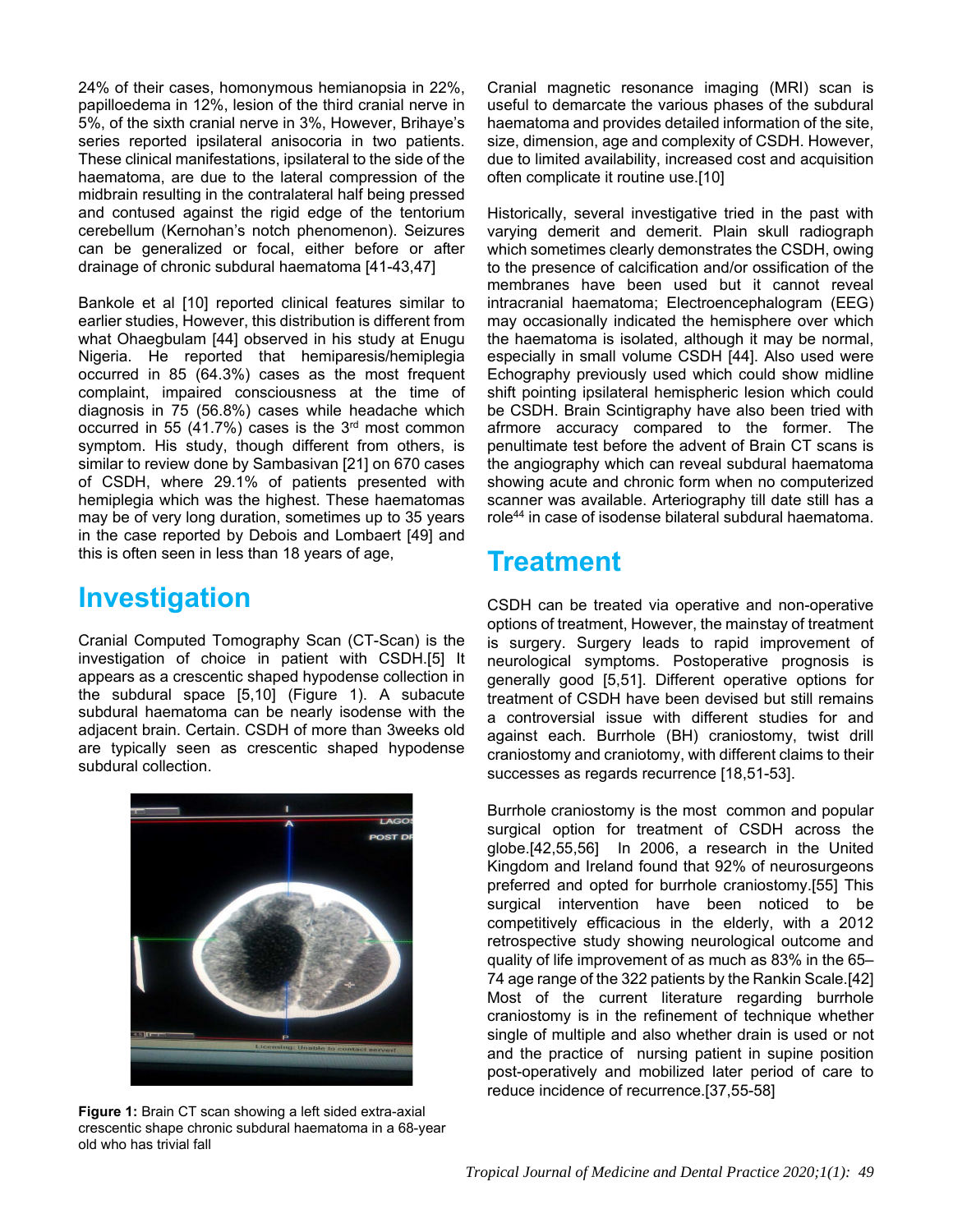Supine positioning and delayed mobilisation have been noticed from studies to help in brain re-expansion, thereby reducing dimension of subdural space and in effect reduce risk of recurrence.[59] Post-operative positioning of CSDH patients has been the subject of recent investigations. Assuming head-up positioning in the early post-operative period have been note from few studies not to be is not associated with increased risk of recurrence [59,60] yet a contrary finding was noted by Abouzari and his colleagues [61].

A study by Adeolu et al [9] showed insignificant difference between early and late mobilisation post burrhole drainage, but it was advocated that early mobilisation of patients may be beneficial in reducing the length of hospital stay with attendant complications.

There are quite a number of researches in selected patients who benefitted from non-operative (medical therapy) management of CSDH. Medical therapies for CSDH rely mostly on steroids(dexamethasone) although other agents such as atorvastatin were examined as well.[50,62] A proforma evaluating the various treatment modalities for CSDH in the UK, one-quarter of the patients were conservatively managed, of which,55% was treated with steroids.[55] the role of steroid was further buttressed in an article published by Thotakura and Marabathina.[50] Steroid role in the treatment of CSDH is based on the inflammatory response in the pathophysiology of CSDH. It has also been noted that steroid disrupts the dura border cells and triggers a cascade of inflammatory reaction which leads to border cell recruitment, proliferation, migration with associated macrophage and granulation tissue deposition.[63] Expansion and neovascularization are additional inflammatory response, [64,65] that often leads to formation of membrane and recurrence of CSDH and this complicate treatment. A research by Adeleye, [66] is also a pointer to the possibility for steroid use in selected patients with CSDH. Hashimoto and co-researchers showed great success in the management of recurrent, recalcitrant and refractory CSDH with the embolization of middle meningeal artery which is believed to be feeder to the re-bleeding outer capsule wall in advancement extirpation of the artery [67].

### **Conclusion**

Chronic subdural haematoma is a relatively common neurosurgical pathology in the elderly, and it surgery is the mainstay of treatment, though encouraging results are currently observed from selected group of patient managed conservatively.

## **List of abbreviations**

CSDH: Chronic subdural haematoma; CSF: cerebrospiral fluid; CT: Computer tomography; CT-Scan: Computer tomography scan; mRS: modified Rankin scale.

### **Declarations**

### **Ethics approval and consent to participate**

Not applicable

#### **Consent for publication**

Not applicable.

#### **Availability of data and materials**

The data and materials used in this study are available from the corresponding author on request.

### **Competing interest**

No conflict of interest is associated with this work.

#### **Funding**

No funding was received for this work

#### **Contribution of authors**

We declare that this work was done by authors named in this article and all liabilities pertaining to claims relating to the content of this article will be borne by the authors.

#### **Acknowledgements**

None provided.

#### *Open Access*

This is an Open Access article that uses a funding model which does not charge readers or their institutions for access and distributed under the terms of the Creative Commons Attribution License (http://creativecommons. org/licenses/by/ 4.0) and the Budapest Open Access Initiative (http://www.budapestopenaccessinitiative.org/ read), which permit unrestricted use, distribution, and reproduction in any medium, provided the original work is properly credited.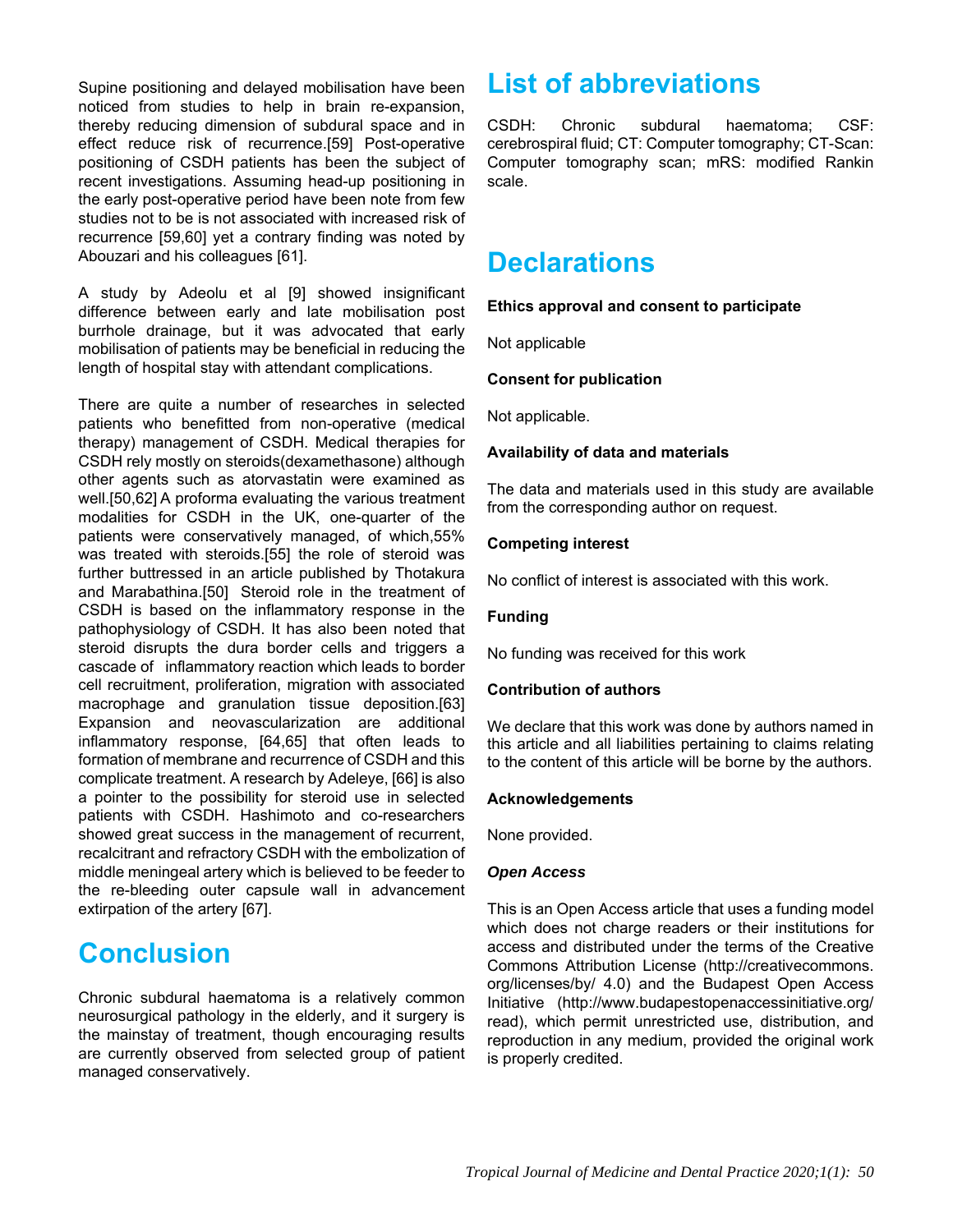## **References**

- 1. Sousa EB, Brandão LF, Tavares CB, Borges IB, Neto NGF, Kessler IM. Epidemiological characteristics of 778 patients who underwent surgical drainage of chronic subdural hematomas in Brasília, Brazil. BMC Surg. 2013;13:5. doi: 10.1186/1471-2482- 13-5.
- 2. Adhiyaman V, Asghar M, Ganeshram K, Bhowmick B. Chronic subdural haematoma in the elderly. Postgrad Med J. 2002 Feb;78(916):71-5. doi: 10.1136/pmj.78.916.71.
- 3. Mezue WC, Ohaebgulam SC, Chikani MC, Erechukwu AU. Changing trends in chronic subdural haematoma in Nigeria. Afr J Med Med Sci. 2011 Dec;40(4):373-6. https://reference.meds cape.com/medline/abstract/22783688.
- 4. Potter JF, Fruin AH. Chronic subdural hematoma--the "great imitator". Geriatrics. 1977;32(6):61-6. https://pubmed.ncbi.nlm. nih.gov/ 863266/.
- 5. Ng HY, Ng WH, King NK. Value of routine early post-operative computed tomography in determining short-term functional outcome after drainage of chronic subdural hematoma: An evaluation of residual volume. Surg Neurol Int. 2014;5:136. doi: 10.4103/2152-7806.141299.
- 6. Lee L, Ker J, Ng HY, Munusamy T, King NK, Kumar D, et al. Outcomes of chronic subdural hematoma drainage in nonagenarians and centenarians: a multicenter study. J Neurosurg. 2015 Jul 10:1-6. DOI: 10.3171/2014.12.JNS142053
- 7. Jack A, O'Kelly C, McDougall C, Max Findlay J. Predicting recurrence after chronic subdural haematoma drainage. Can J Neurol Sci. 2015 Jan;42(1):34-9. doi: 10.1017/cjn.2014.122.
- 8. Chon K-H, Lee J-M, Koh E-J, Choi H-Y. Independent predictors for recurrence of chronic subdural hematoma. Acta Neurochir. 2012 2012/09/01;154(9):1541-8. DOI: 10.1007/s00701-012-1399-9
- 9. Adeolu AA, Rabiu TB, Adeleye AO. Post-operative day two versus day seven mobilization after burr-hole drainage of subacute and chronic subdural haematoma in Nigerians. Br J Neurosurg. 2012 Oct;26(5):743-6. DOI: 10.3109/02688697.2012.690912.
- 10. Bankole O, Yusuf A, Kanu O, Ukponwan E, Nnadi M, Arigbabu S. Chronic subdural haematoma: Clinical presentation, surgical treatment and outcome at the Lagos University Teaching Hospital. African Journal of Neurological Sciences. 2011;30(1). https://www.ajol.info/index.php/ajns/article/view/77290.
- 11. Ogungbo B, Ojinni F, Okor D, Bankole O. Stroke mimics which complicate the clinical management of'stroke patients'. The Nigerian postgraduate medical journal. 2011;18(2):147-50. http://www.npmj.org/temp/NigerPostgradMedJ182147-730687 3\_201748.pdf.
- 12. Foelholm R, Waltimo O. Epidemiology of chronic subdural haematoma. Acta Neurochir (Wien). 1975;32(3-4):247-50. DOI: 10.1007/BF01405457.
- 13. Kudo H, Kuwamura K, Izawa I, Sawa H, Tamaki N. Chronic subdural hematoma in elderly people: present status on Awaji Island and epidemiological prospect. Neurol Med Chir (Tokyo). 1992 32(4):207-9. DOI: 10.2176/nmc.32.207
- 14. Balser D, Farooq S, Mehmood T, Reyes M, Samadani U. Actual and projected incidence rates for chronic subdural hematomas in United States Veterans Administration and civilian populations. Journal of neurosurgery. 2015;123(5):1209-15. DOI: 10.3171/2014.9.JNS141550.
- 15. Karibe H, Kameyama M, Kawase M, Hirano T, Kawaguchi T, Tominaga T. [Epidemiology of chronic subdural hematomas]. No Shinkei Geka. 2011 Dec;39(12):1149-53. https://pubmed.ncbi. nlm.nih.gov/22128269/.
- 16. Hode L, Quenum K, Fatigba HO, Fanou L, Lansdale HG. Treatment and Outcome of Chronic Subdural Hematoma in Sub-Saharan

Afrcia and the Country of Benin. Iranian Journal of Neurosurgery. 2015;1(2):31-5.

http://irjns.org/browse.php?a\_id=13&slc\_lang=en&sid=en&ftxt= 1&html=1

- 17. Mezue W, Ohaebgulam S, Chikani M, Erechukwu A. Changing trends in chronic subdural haematoma in Nigeria. African journal of medicine and medical sciences. 2011;40(4):373-6. https://pubmed.ncbi.nlm.nih.gov/22783688/.
- 18. Weigel R, Krauss J, Schmiedek P. Concepts of neurosurgical management of chronic subdural haematoma: historical perspectives. British journal of neurosurgery. 2004;18(1):8-18. doi.org/10.1080/02688690410001660418.
- 19. van den Doel EM. Balzac's' Pierette': An Early Description of Chronic Subdural Hematoma. Archives of neurology. 1986;43(12):1291-2. DOI: 10.1001/archneur.1986.0052012006 7020.
- 20. Yang AIL, Balser DS, Mikheev A, Offen S, Huang JH, Babb J, et al. Cerebral atrophy is associated with development of chronic subdural haematoma. Brain Injury. 2012 2012/12/01;26(13- 14):1731-6. doi: 10.3109/02699052.2012.698364.
- 21. Sambasivan M. An overview of chronic subdural hematoma: Experience with 2300 cases. Surgical Neurology. 1997;47(5): 418-22. DOI: 10.1016/s0090-3019(97)00188-2
- 22. Ohno T, Iihara K, Takahashi JC, Nakajima N, Satow T, Hishikawa T, et al. Incidence and Risk Factors of Chronic Subdural Hematoma After Aneurysmal Clipping. World Neurosurgery. 2013;80(5):534-7. doi: 10.1016/j.wneu.2012.09.025
- 23. Mori K, Yamamoto T, Horinaka N, Maeda M. Arachnoid cyst is a risk factor for chronic subdural hematoma in juveniles: twelve cases of chronic subdural hematoma associated with arachnoid cyst. J Neurotrauma. 2002 Sep;19(9):1017-27. doi: 10.1089/089771502760341938.
- 24. Komolafe EO, Adeolu AA, Komolafe MA. Treatment of cerebrospinal fluid shunting complications in a Nigerian neurosurgery programme. Case illustrations and review. Pediatr Neurosurg. 2008;44(1):36-42. doi: 10.1159/000110660
- 25. Mori K, Maeda M. Risk factors for the occurrence of chronic subdural haematomas after neurosurgical procedures. Acta Neurochir (Wien). 2003 Jul;145(7):533-39; discussion 9-40. https://link.springer.com/article/10.1007/s00701-003-0026-1.
- 26. Mori K, Maeda M. Surgical treatment of chronic subdural hematoma in 500 consecutive cases: clinical characteristics, surgical outcome, complications, and recurrence rate. Neurologia medico-chirurgica. 2001;41(8):371-81. doi: 10.2176/nmc.41.371.
- 27. Quintana LM. Chronic subdural hematoma after neurosurgical procedures. World Neurosurg. 2013 Nov;80(5):482-3. https://www.ncbi.nlm.nih.gov/pmc/articles/PMC4414771/.
- 28. Rust T, Kiemer N, Erasmus A. Chronic subdural haematomas and anticoagulation or anti-thrombotic therapy. Journal of Clinical Neuroscience. 2006;13(8):823-7. DOI: 10.1016/j.jocn.2004. 12.013.
- 29. Baechli H, Nordmann A, Bucher HC, Gratzl O. Demographics and prevalent risk factors of chronic subdural haematoma: results of a large single-center cohort study. Neurosurgical Review. 2004 2004/10/01;27(4):263-6. doi: 10.1007/s10143-004-0337-6.
- 30. Friede RL. Incidence and distribution of neomembranes of dura mater. Journal of Neurology, Neurosurgery & Psychiatry. 1971;34(4):439-46. DOI: 10.1136/jnnp.34.4.439.
- 31. Munro D, Merritt HH. Surgical pathology of subdural hematoma: based on a study of one hundred and five cases. Archives of Neurology & Psychiatry. 1936;35(1):64-78. doi:10.1001/archneu rpsyc.1936.02260010074005.
- 32. Gardner WJ. Traumatic subdural hematoma: with particular reference to the latent interval. Archives of Neurology &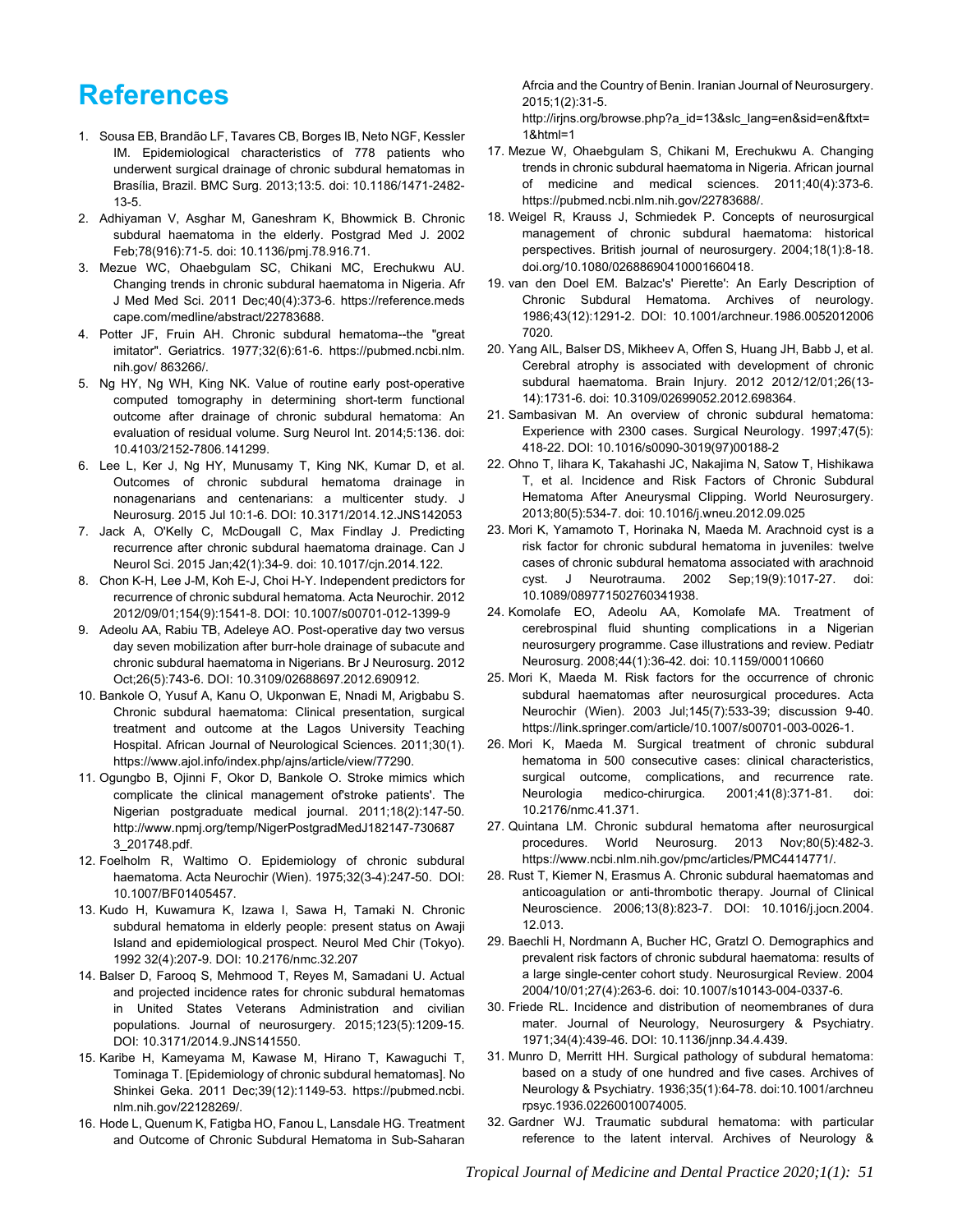Psychiatry. 1932;27(4):847-58. doi:10.1001/archneurpsyc. 1932.02230160088009.

- 33. Bryce Weir. The osmolality of subdural hematoma fluid. Journal of neurosurgery. 1971;34(4):528-33. doi.org/10.3171/jns.1971.34. 4.0528.
- 34. So Sato, Jiro Suzuki. Ultrastructural observations of the capsule of chronic subdural hematoma in various clinical stages. Journal of neurosurgery. 1975;43(5):569-78. doi: 10.3171/jns.1975.43. 5.0569.
- 35. Haruhide Ito, Shinjiro Yamamoto, Toshio Komai, Hidetaka Mizukoshi. Role of local hyperfibrinolysis in the etiology of chronic subdural hematoma. Journal of neurosurgery. 1976;45(1):26-31. doi.org/10.3171/jns.1976.45.1.0026.
- 36. David Glover a, Enrique L. Labadie. Physiopathogenesis of subdural hematomas. Journal of neurosurgery. 1976;45(4):393- 7. doi.org/10.3171/jns.1976.45.4.0393.
- 37. Markwalder T-M, Steinsiepe KF, Rohner M, Reichenbach W, Markwalder H. The course of chronic subdural hematomas after burr-hole craniostomy and closed-system drainage. Journal of neurosurgery. 1981;55(3):390-6. doi: 10.3171/jns.1981.55.3. 0390.
- 38. Jennett B, Bond M. Assessment of outcome after severe brain damage: a practical scale. The Lancet. 1975;305(7905):480-4. DOI: 10.1016/s0140-6736(75)92830-5.
- 39. Rankin J. Cerebral vascular accidents in patients over the age of 60. II. Prognosis. Scottish medical journal. 1957;2(5):200. doi: 10.1177/003693305700200504.
- 40. Nakaguchi H, Tanishima T, Yoshimasu N. Factors in the natural history of chronic subdural hematomas that influence their postoperative recurrence. Journal of neurosurgery. 2001;95(2):256-62. doi: 10.3171/jns.2001.95.2.0256.
- 41. Rainer Fogelholm, Olli Heiskanen, Olli Waltimo. Chronic subdural hematoma in adults. Journal of neurosurgery. 1975;42(1):43-6. doi.org/10.3171/jns.1975.42.1.0043.
- 42. Borger V, Vatter H, Oszvald A, Marquardt G, Seifert V, Guresir E. Chronic subdural haematoma in elderly patients: a retrospective analysis of 322 patients between the ages of 65-94 years. Acta Neurochir (Wien). 2012 Sep;154(9):1549-54. doi: 10.1007/s00701-012-1434-x.
- 43. Ohaegbulam SC. Surgically treated traumatic subacute and chronic subdural haematomas: a review of 132 cases. Injury. 1981;13(1):23-6. DOI: 10.1016/0020-1383(81)90085-1
- 44. 44. William E. Gannon. Interhemispheric Subdural Hematoma. Journal of neurosurgery. 1961;18(6):829-30. Doi: doi.org/10.3171/jns.1961.18.6.0829
- 45. Christopher B. Shields, T. Bodley Stites, Henry D. Garretson. Isodense subdural hematoma presenting with paraparesis. J neurosurg. 1980;52(5):712-4. Doi: doi.org/10.3171/jns.1980. 52.5.0712.
- 46. Aronson SM, Okazaki H. A study of some factors modifying response of cerebral tissue to subdural hematomata. J Neurosurg. 1963 Feb;20:89-93. doi: 10.3171/jns.1963. 20.2.0089.
- 47. Davies FL. Mental abnormalities following subdural haematoma. Lancet. 1960 Jun 25;1(7139):1369-70. Doi: https://doi.org/ 10.1016/S0140-6736(60)91149-1
- 48. Mitsumoto H, Conomy JP, Regula G. Subdural hematoma; experience in a general hospital. Cleve Clin Q. 1977 Fall;44(3):95-9. doi: 10.3949/ccjm.44.3.95
- 49. Debois V, Lombaert A. Calcified chronic subdural hematoma. Surg Neurol. 1980 Dec;14(6):455-8. https://pubmed.ncbi.nlm .nih.gov/7221857/
- 50. 50. Thotakura AK, Marabathina NR. Nonsurgical Treatment of Chronic Subdural Hematoma with Steroids. World Neurosurg. 2015;84(6):1968-72. doi: 10.1016/j.wneu.2015. 08.04
- 51. Santarius T, Qureshi HU, Sivakumaran R, Kirkpatrick PJ, Kirollos RW, Hutchinson PJ. The Role of External Drains and Peritoneal Conduits in the Treatment of Recurrent Chronic Subdural Hematoma. World Neurosurg. 2010;73(6):747-50. doi: 10.1016/j.wneu.2010.03.031.
- 52. Horn EM, Feiz-Erfan I, Bristol RE, Spetzler RF, Harrington TR. Bedside twist drill craniostomy for chronic subdural hematoma: a comparative study. Surgical Neurology. 2006;65(2):150-3. doi: 10.1016/j.surneu.2005.05.030.
- 53. Mondorf Y, Abu-Owaimer M, Gaab MR, Oertel JM. Chronic subdural hematoma--craniotomy versus burrhole trepanation. Br J Neurosurg. 2009;23(6):612-6. DOI: 10.3109/026886909033 70297.
- 54. Santarius T, Lawton R, Kirkpatrick PJ, Hutchinson PJ. The management of primary chronic subdural haematoma: a questionnaire survey of practice in the United Kingdom and the Republic of Ireland. Br J Neurosurg. 2008 Aug;22(4):529-34. doi: 10.1080/02688690802195381.
- 55. Nayil K, Ramzan A, Sajad A, Zahoor S, Wani A, Nizami F, et al. Subdural hematomas: an alysis of 1181 Kashmiri patients. World Neurosurg. 2012;77(1):103-10. DOI: 10.1016/j.wneu.2011 .06.012.
- 56. Idowu O, Oseni S. Treatment of chronic subdural haematoma: Case for single burr-hole craniostomy and irrigation. Nigerian Journal of Clinical Medicine. 2008;1(1). DOI: 10.4314/njcm.v1i1.48637.
- 57. Koivisto T, Jääskeläinen JE. Chronic subdural haematoma—to drain or not to drain? The Lancet.374(9695):1040-1. DOI: 10.1016/s0140-6736(09)61682-2
- 58. Richard G. Robinson. Chronic subdural hematoma: surgical management in 133 patients. Journal of neurosurgery. 1984;61(2):263-8. https://doi.org/10.3171/jns.1984.61.2.0263.
- 59. Ishfaq A, Ahmed I, Bhatti SH. Effect of head positioning on outcome after burr hole craniostomy for chronic subdural haematoma. J Coll Physicians Surg Pak. 2009 Aug;19(8):492-5. https://pubmed.ncbi.nlm.nih.gov/19651011/.
- 60. Kurabe S, Ozawa T, Watanabe T, Aiba T. Efficacy and safety of postoperative early mobilization for chronic subdural hematoma in elderly patients. Acta Neurochir. [journal article]. 2010;152(7):1171-4. doi: 10.1007/s00701-010-0627-4.
- 61. Abouzari M, Rashidi A, Rezaii J, Esfandiari K, Asadollahi M, Aleali H, et al. The role of postoperative patient posture in the recurrence of traumatic chronic subdural hematoma after burrhole surgery. Neurosurgery. 2007 Oct;61(4):794-7; doi: 10.1227/01.NEU.0000298908.94129.67.
- 62. Wang D, Li T, Tian Y, Wang S, Jin C, Wei H, et al. Effects of atorvastatin on chronic subdural hematoma: A preliminary report from three medical centers. Journal of the Neurological Sciences. 2014;336(1–2):237-42. https://www.jns-journal.com/ article/S0022-510X(13)03018-9/pdf.
- 63. Santarius T, Kirkpatrick PJ, Kolias AG, Hutchinson PJ. Working toward rational and evidence-based treatment of chronic subdural hematoma. Clin Neurosurg. 2010;57:112-22. https://pubmed.ncbi.nlm.nih.gov/21280503/.
- 64. Stanisic M, Aasen AO, Pripp AH, Lindegaard KF, Ramm-Pettersen J, Lyngstadaas SP, et al. Local and systemic pro-inflammatory and anti-inflammatory cytokine patterns in patients with chronic subdural hematoma: a prospective study. Inflamm Res. 2012 Aug;61(8):845-52. doi: 10.1007/s00011-012-0476-0.
- 65. Theodosis Kalamatianos, Lampis C. Stavrinou, Christos Koutsarnakis, Christina Psachoulia, Damianos E. Sakas, George Stranjalis. PlGF and sVEGFR-1 in chronic subdural hematoma: implications for hematoma development. J neurosurg. 2013;118(2):353-7. doi: 10.3171/2012.10.JNS1 2327.